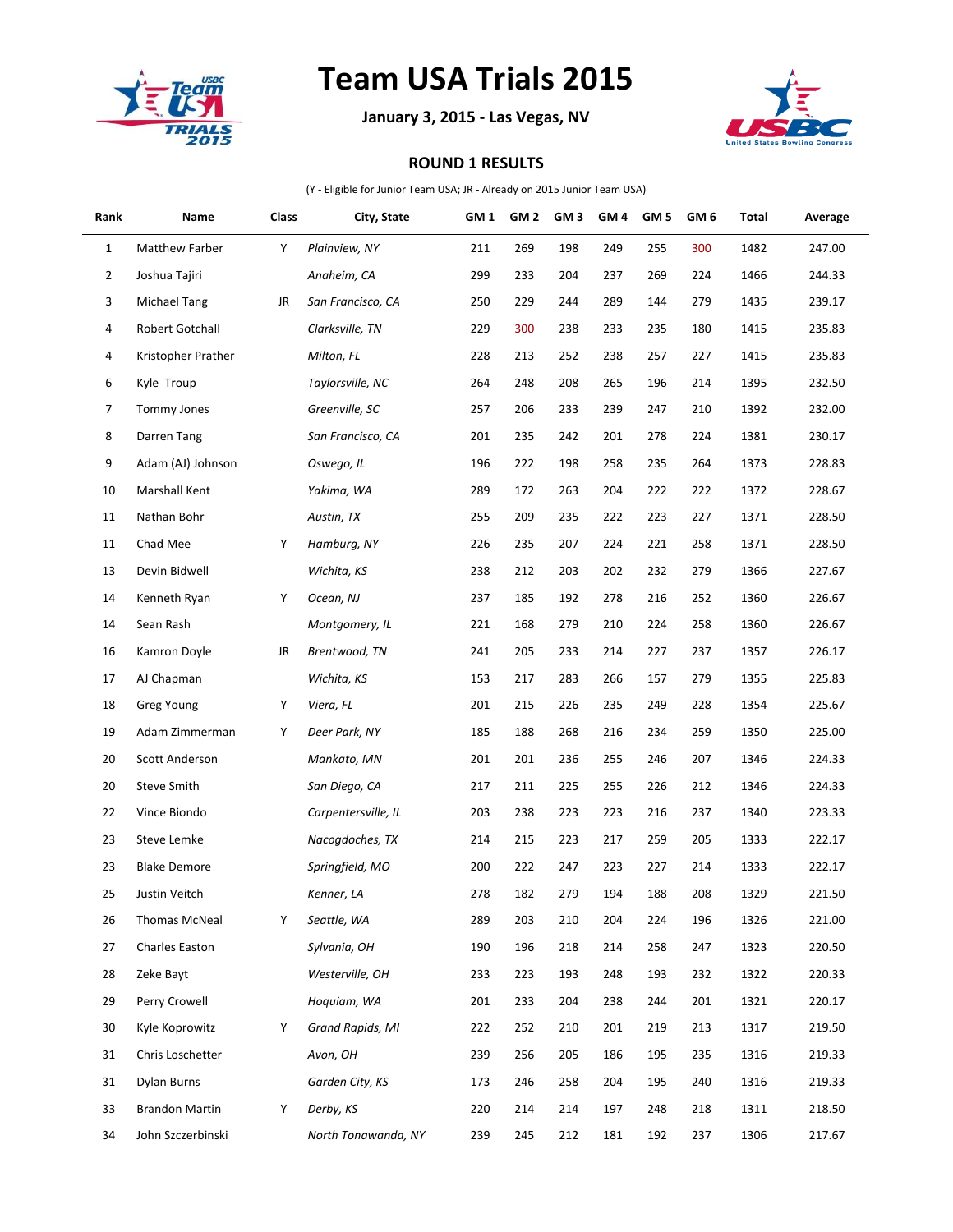| 35 | Kyle Sherman                | JR | O'Fallon, MO          | 233 | 255 | 202 | 242 | 169 | 202 | 1303 | 217.17 |
|----|-----------------------------|----|-----------------------|-----|-----|-----|-----|-----|-----|------|--------|
| 35 | Deeronn Booker              |    | Anaheim, CA           | 204 | 193 | 211 | 245 | 244 | 206 | 1303 | 217.17 |
| 37 | Geoffrey Young              |    | Keller, TX            | 181 | 206 | 199 | 258 | 225 | 226 | 1295 | 215.83 |
| 38 | Sean Wilcox                 | Y  | Altamonte Springs, FL | 207 | 167 | 233 | 246 | 214 | 227 | 1294 | 215.67 |
| 39 | Dave Wodka                  |    | Henderson, NV         | 189 | 190 | 211 | 287 | 191 | 223 | 1291 | 215.17 |
| 40 | <b>Russ Oviatt</b>          | Y  | Sioux Falls, SD       | 194 | 221 | 254 | 210 | 198 | 212 | 1289 | 214.83 |
| 41 | John Janawicz               |    | Winter Haven, FL      | 170 | 189 | 236 | 235 | 253 | 205 | 1288 | 214.67 |
| 42 | Taylor Koerner              | Υ  | Faribault, MN         | 208 | 207 | 245 | 188 | 255 | 184 | 1287 | 214.50 |
| 43 | Ryan Patterson              | Υ  | Washington, WV        | 244 | 247 | 218 | 227 | 174 | 176 | 1286 | 214.33 |
| 44 | <b>Tyler Sheehy</b>         | Υ  | Sun Prairie, WI       | 198 | 191 | 181 | 217 | 267 | 231 | 1285 | 214.17 |
| 45 | Justin Dunn                 |    | Deland, FL            | 212 | 223 | 199 | 236 | 186 | 226 | 1282 | 213.67 |
| 46 | Ryan Wolfe                  | Υ  | Kettering, OH         | 165 | 180 | 235 | 210 | 266 | 223 | 1279 | 213.17 |
| 46 | Cody Reichenberger          |    | Sarasota, FL          | 167 | 224 | 189 | 204 | 257 | 238 | 1279 | 213.17 |
| 48 | Justin Perez                |    | Colorado Springs, CO  | 211 | 216 | 258 | 203 | 202 | 188 | 1278 | 213.00 |
| 49 | William Duen                | Υ  | Indianapolis, IN      | 178 | 222 | 224 | 234 | 200 | 214 | 1272 | 212.00 |
| 50 | <b>Wesley Low</b>           | JR | Palmdale, CA          | 184 | 191 | 237 | 200 | 221 | 237 | 1270 | 211.67 |
| 51 | <b>Trent Mitchell</b>       | Υ  | Chicago, IL           | 200 | 236 | 203 | 203 | 222 | 205 | 1269 | 211.50 |
| 51 | <b>Bill O'Neill</b>         |    | Langhorne, PA         | 234 | 197 | 213 | 193 | 227 | 205 | 1269 | 211.50 |
| 51 | Andrew Heritage             | Υ  | Beaverton, OR         | 220 | 181 | 224 | 192 | 228 | 224 | 1269 | 211.50 |
| 54 | Joseph Grondin              | Υ  | San Pedro, CA         | 178 | 202 | 165 | 245 | 242 | 232 | 1264 | 210.67 |
| 55 | Daniel Hanson               | Υ  | Tacoma, WA            | 236 | 207 | 189 | 226 | 203 | 199 | 1260 | 210.00 |
| 56 | Ronnie Fujita               | Υ  | El Sobrante, CA       | 210 | 224 | 201 | 236 | 184 | 204 | 1259 | 209.83 |
| 57 | Michael Coffey              | JR | Melbourne, FL         | 246 | 184 | 213 | 205 | 200 | 209 | 1257 | 209.50 |
| 58 | Tyler Sadowski              |    | Roselle, IL           | 191 | 232 | 200 | 195 | 215 | 221 | 1254 | 209.00 |
| 59 | Eric Espinda                |    | Albuguergue, NM       | 237 | 215 | 239 | 221 | 179 | 157 | 1248 | 208.00 |
| 60 | <b>Tyler James</b>          | Υ  | Deltona, FL           | 156 | 278 | 198 | 193 | 207 | 215 | 1247 | 207.83 |
| 60 | Sean Rangel                 |    | Ralston, NE           | 195 | 202 | 242 | 184 | 183 | 241 | 1247 | 207.83 |
| 62 | <b>Ric McCormick</b>        | Υ  | Cincinnati, OH        | 180 | 191 | 233 | 211 | 204 | 227 | 1246 | 207.67 |
| 63 | <b>Mark Curtis</b>          |    | Torrance, CA          | 186 | 205 | 217 | 212 | 223 | 201 | 1244 | 207.33 |
| 64 | <b>Brendon Huntley</b>      |    | Rutherfordton, NC     | 248 | 231 | 177 | 221 | 168 | 197 | 1242 | 207.00 |
| 65 | Daniel Kimmer               | Υ  | Monticello, MN        | 177 | 196 | 215 | 245 | 197 | 210 | 1240 | 206.67 |
| 66 | Kendle Miles                | Υ  | Kennesaw, GA          | 210 | 177 | 235 | 170 | 247 | 197 | 1236 | 206.00 |
| 67 | Matthew Diamond             | Υ  | Dayton, OH            | 246 | 185 | 192 | 224 | 167 | 221 | 1235 | 205.83 |
| 67 | Michael Preston             | JR | Naperville, IL        | 163 | 192 | 188 | 222 | 213 | 257 | 1235 | 205.83 |
| 69 | Matthew Zweig               | Υ  | Tempe, AZ             | 157 | 228 | 232 | 234 | 193 | 190 | 1234 | 205.67 |
| 70 | <b>Brandon Fietek</b>       |    | Edina, MN             | 246 | 184 | 224 | 198 | 191 | 190 | 1233 | 205.50 |
| 71 | Anthony Pepe                |    | East Elmhurst, NY     | 220 | 211 | 175 | 234 | 224 | 168 | 1232 | 205.33 |
| 71 | <b>Tyler Cortez Schenck</b> | Y  | Phoenix, AZ           | 199 | 235 | 202 | 184 | 222 | 190 | 1232 | 205.33 |
| 71 | Nathan Ricks                | Υ  | Boynton Beach, FL     | 191 | 169 | 226 | 158 | 298 | 190 | 1232 | 205.33 |
| 71 | William Goodman             | Υ  | O'Fallon, IL          | 192 | 201 | 216 | 235 | 186 | 202 | 1232 | 205.33 |
| 71 | Thomas Peters               | Υ  | Belleville, IL        | 238 | 222 | 206 | 186 | 163 | 217 | 1232 | 205.33 |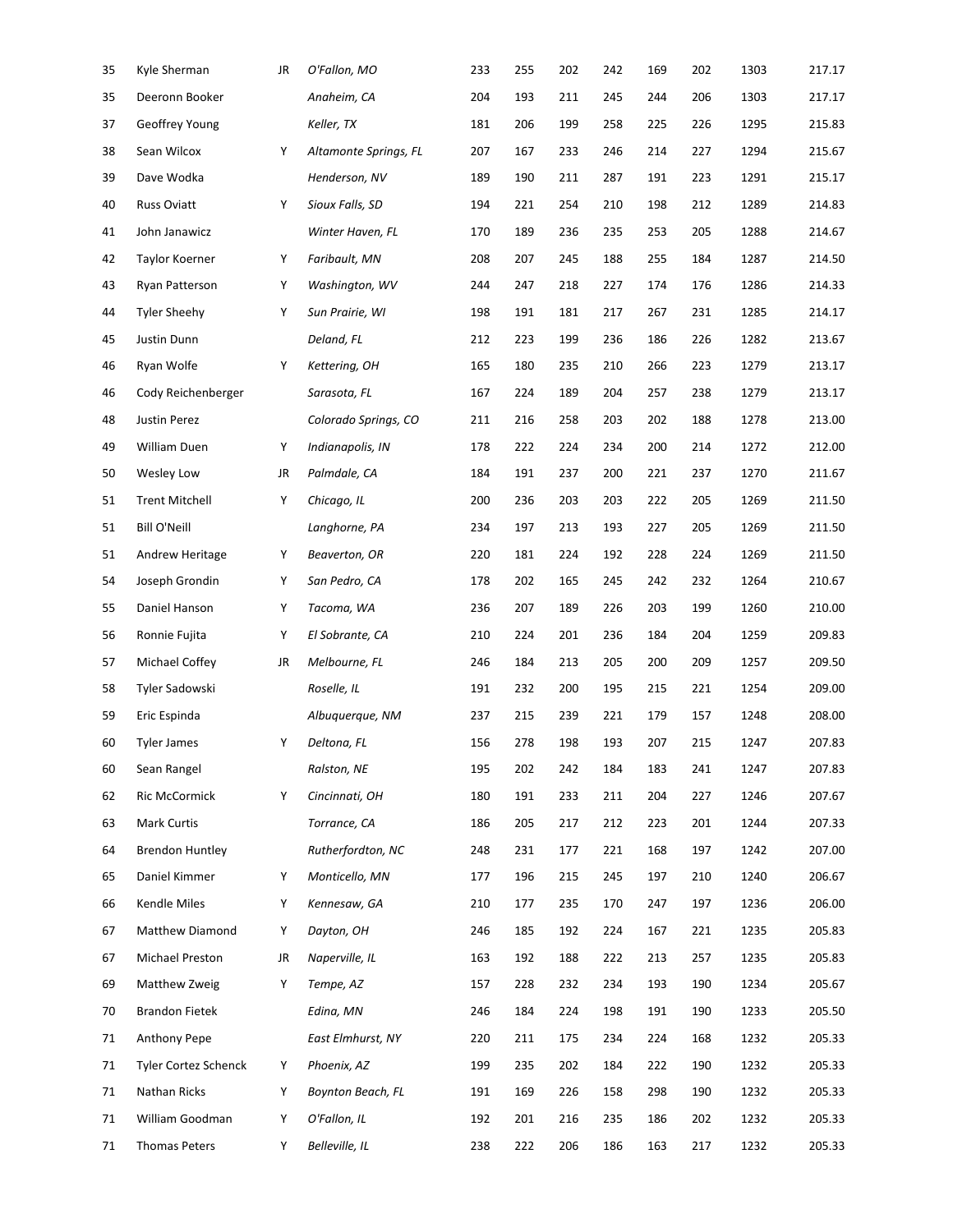| 71  | Bryan Eaton             |   | Wyoming, MI             | 220 | 179 | 214 | 222 | 179 | 218 | 1232 | 205.33 |
|-----|-------------------------|---|-------------------------|-----|-----|-----|-----|-----|-----|------|--------|
| 71  | <b>Matthew Stephens</b> | Υ | Egg Harbor Township, NJ | 233 | 178 | 181 | 201 | 181 | 258 | 1232 | 205.33 |
| 78  | Justin Zwaschka         | Υ | St. Joseph, MO          | 215 | 186 | 191 | 237 | 187 | 212 | 1228 | 204.67 |
| 79  | <b>Chris Barnes</b>     |   | Double Oak, TX          | 161 | 233 | 159 | 249 | 198 | 226 | 1226 | 204.33 |
| 80  | Alex Scott Martin       | Υ | Smyrna, GA              | 183 | 150 | 238 | 257 | 172 | 225 | 1225 | 204.17 |
| 80  | Mason Yamada            | Υ | Kenai, AK               | 195 | 203 | 170 | 244 | 182 | 231 | 1225 | 204.17 |
| 82  | Sam Cantrell            | Υ | Citrus Heights, CA      | 198 | 225 | 237 | 171 | 219 | 173 | 1223 | 203.83 |
| 83  | Jonathan Bowman         | Υ | Peru, NY                | 192 | 180 | 212 | 234 | 204 | 200 | 1222 | 203.67 |
| 83  | Mick Eaton              |   | Wyoming, MI             | 225 | 209 | 179 | 205 | 192 | 212 | 1222 | 203.67 |
| 85  | Phillip Friedman        | Υ | East Brunswick, NJ      | 210 | 191 | 197 | 243 | 183 | 197 | 1221 | 203.50 |
| 85  | <b>Ted Pritts</b>       |   | Little Elm, TX          | 201 | 209 | 188 | 177 | 189 | 257 | 1221 | 203.50 |
| 87  | Robert Altieri          |   | Vancouver, WA           | 195 | 195 | 235 | 210 | 167 | 216 | 1218 | 203.00 |
| 87  | Andrew Anderson         | Υ | Holly, MI               | 190 | 201 | 183 | 211 | 195 | 238 | 1218 | 203.00 |
| 89  | <b>Bradley Crouse</b>   | Υ | Nazareth, PA            | 188 | 217 | 215 | 220 | 205 | 170 | 1215 | 202.50 |
| 90  | Brennan Haugh           | Υ | Faribault, MN           | 187 | 200 | 285 | 177 | 205 | 159 | 1213 | 202.17 |
| 90  | Jayson Robarge          | Υ | Anchorage, AK           | 211 | 221 | 167 | 193 | 219 | 202 | 1213 | 202.17 |
| 92  | Andrew Herbert          | Υ | Eden, NY                | 242 | 203 | 167 | 191 | 192 | 216 | 1211 | 201.83 |
| 93  | <b>Austin Thompson</b>  | Υ | San Diego, CA           | 207 | 244 | 177 | 181 | 202 | 198 | 1209 | 201.50 |
| 94  | Darwin Wimer            |   | Mesquite, NV            | 223 | 189 | 199 | 202 | 199 | 192 | 1204 | 200.67 |
| 95  | Eric Gauroniak          | Υ | Palm City, FL           | 209 | 190 | 201 | 201 | 255 | 147 | 1203 | 200.50 |
| 95  | Justin Bui              |   | Terrytown, LA           | 247 | 202 | 193 | 204 | 190 | 167 | 1203 | 200.50 |
| 97  | Dallas Leong            | Υ | Las Vegas, NV           | 171 | 201 | 202 | 204 | 200 | 224 | 1202 | 200.33 |
| 98  | <b>Brian Monnette</b>   | Υ | Lakewood, WA            | 189 | 170 | 187 | 227 | 227 | 200 | 1200 | 200.00 |
| 98  | Benjamin Hardin         | Υ | Tampa, FL               | 225 | 234 | 181 | 178 | 179 | 203 | 1200 | 200.00 |
| 100 | Corben Sadowski         | Υ | Roselle, IL             | 188 | 255 | 211 | 162 | 199 | 182 | 1197 | 199.50 |
| 100 | <b>Kyle King</b>        |   | Glendale, AZ            | 166 | 167 | 204 | 211 | 193 | 256 | 1197 | 199.50 |
| 102 | Dakota Vostry           | Υ | Bolingbrook, IL         | 240 | 214 | 162 | 180 | 202 | 197 | 1195 | 199.17 |
| 103 | Kyle Duster             | Υ | La Habra, CA            | 203 | 195 | 201 | 193 | 205 | 195 | 1192 | 198.67 |
| 104 | Alexander George        | Υ | Wichita, KS             | 194 | 206 | 206 | 198 | 195 | 191 | 1190 | 198.33 |
| 104 | Brian Valenta           |   | Lockport, IL            | 189 | 205 | 216 | 165 | 215 | 200 | 1190 | 198.33 |
| 106 | Joseph Smith            |   | Watervliet, NY          | 169 | 205 | 169 | 164 | 224 | 256 | 1187 | 197.83 |
| 107 | Andrew Diley            | Υ | Conway, SC              | 186 | 193 | 246 | 185 | 169 | 207 | 1186 | 197.67 |
| 108 | <b>Ryan Winters</b>     | Υ | Livonia, MI             | 193 | 225 | 202 | 188 | 184 | 193 | 1185 | 197.50 |
| 108 | Aaron Yuratovich        | Υ | Olathe, KS              | 231 | 156 | 223 | 197 | 185 | 193 | 1185 | 197.50 |
| 110 | Kevin Valmonte          |   | Pomona, CA              | 219 | 188 | 222 | 190 | 194 | 169 | 1182 | 197.00 |
| 111 | Joshua Rondino          | Υ | Lilburn, GA             | 179 | 204 | 235 | 193 | 196 | 170 | 1177 | 196.17 |
| 112 | Kevin Bienko            | Υ | <b>Buffalo, NY</b>      | 183 | 213 | 185 | 137 | 211 | 247 | 1176 | 196.00 |
| 113 | William Thompson        |   | Romeoville, IL          | 190 | 188 | 173 | 214 | 215 | 194 | 1174 | 195.67 |
| 113 | Riley N. Smith          |   | Kenosha, WI             | 179 | 151 | 217 | 210 | 204 | 213 | 1174 | 195.67 |
| 115 | Nicholas Pate           | Υ | Inver Grove Heights, MN | 246 | 162 | 233 | 177 | 190 | 163 | 1171 | 195.17 |
| 115 | Jacques Kaune           |   | Anchorage, AK           | 231 | 192 | 193 | 202 | 186 | 167 | 1171 | 195.17 |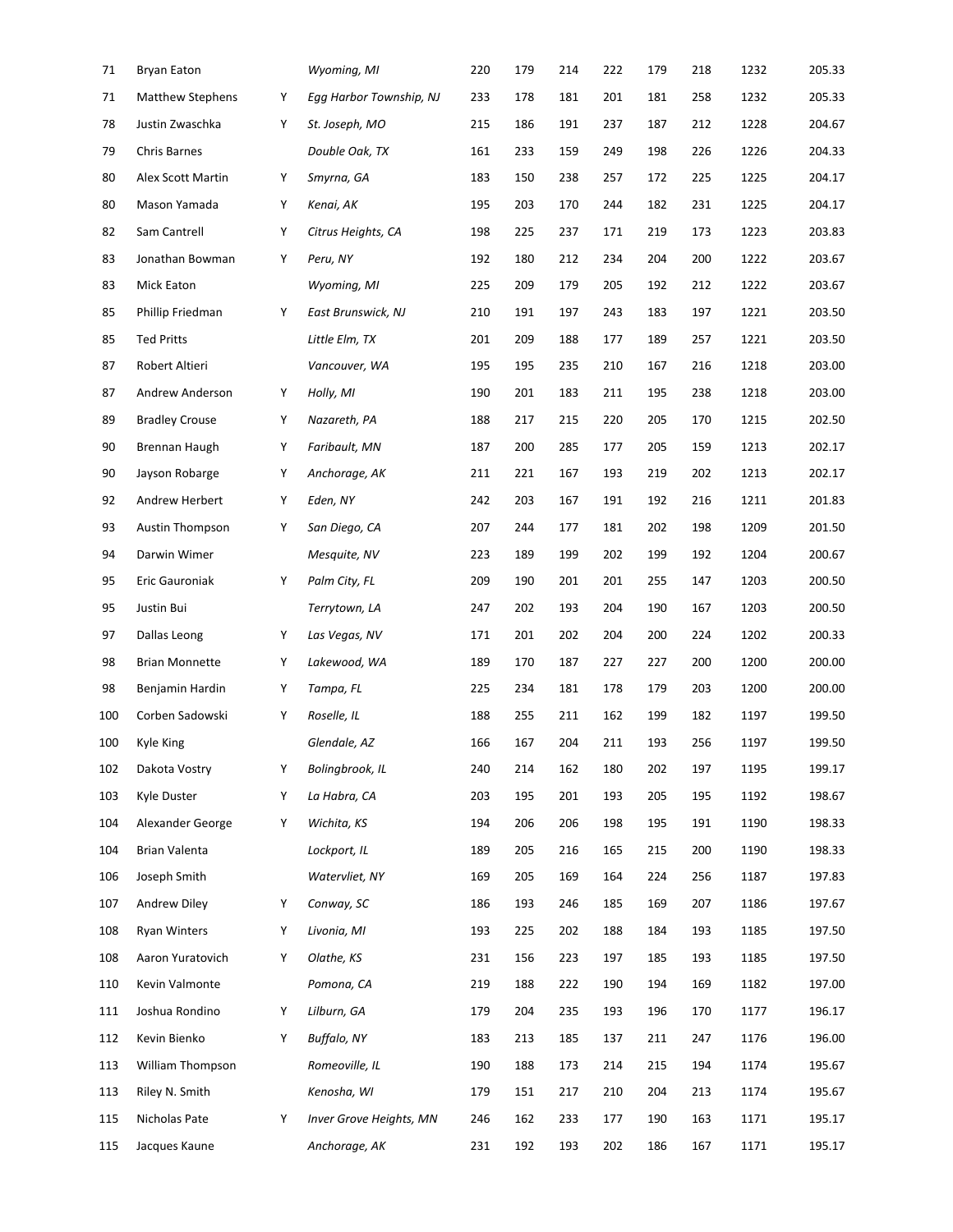| 117 | Gary Ward                     |   | El Paso, TX                    | 180 | 196 | 169 | 239 | 213 | 171 | 1168 | 194.67 |
|-----|-------------------------------|---|--------------------------------|-----|-----|-----|-----|-----|-----|------|--------|
| 118 | Brandon Biondo                | Υ | Carpentersville, IL            | 168 | 224 | 185 | 195 | 179 | 214 | 1165 | 194.17 |
| 119 | Randy Cote                    |   | Red Rock, AZ                   | 181 | 211 | 187 | 148 | 186 | 245 | 1158 | 193.00 |
| 120 | Alec Dudley                   | Y | Anchorage, AK                  | 159 | 245 | 177 | 200 | 208 | 168 | 1157 | 192.83 |
| 121 | Cory Lenz                     |   | Rockford, IL                   | 202 | 175 | 191 | 170 | 215 | 203 | 1156 | 192.67 |
| 122 | Nicholas Binetti              | Y | St. Charles, IL                | 238 | 182 | 198 | 192 | 181 | 163 | 1154 | 192.33 |
| 123 | Patrick Hanrahan              | Y | Greenwich, CT                  | 211 | 221 | 195 | 171 | 180 | 171 | 1149 | 191.50 |
| 123 | Joshua Pate                   | Y | <b>Inver Grove Heights, MN</b> | 177 | 172 | 244 | 165 | 211 | 180 | 1149 | 191.50 |
| 125 | <b>Brandon Dodge</b>          | Y | North Bend, NE                 | 168 | 236 | 173 | 187 | 183 | 193 | 1140 | 190.00 |
| 126 | JT "Action" Jackson           |   | Los Angles                     | 169 | 224 | 170 | 189 | 180 | 207 | 1139 | 189.83 |
| 127 | George Duke                   |   | Vidor, TX                      | 208 | 209 | 182 | 169 | 186 | 184 | 1138 | 189.67 |
| 127 | Zach Brandt                   | Y | Kalamazoo, MI                  | 190 | 197 | 185 | 202 | 163 | 201 | 1138 | 189.67 |
| 129 | Michael Eaton                 |   | Mason, OH                      | 138 | 211 | 188 | 192 | 182 | 226 | 1137 | 189.50 |
| 130 | <b>Christopher Canterbury</b> | Υ | South Charleston, WV           | 201 | 180 | 205 | 164 | 175 | 209 | 1134 | 189.00 |
| 131 | Andrew Bonin                  | Y | Greenwood, AR                  | 221 | 201 | 154 | 182 | 189 | 185 | 1132 | 188.67 |
| 132 | Kyle Krol                     |   | Tinley Park, IL                | 191 | 189 | 167 | 166 | 216 | 201 | 1130 | 188.33 |
| 133 | <b>Tyler Boe</b>              | Y | Redmond, WA                    | 179 | 175 | 216 | 179 | 203 | 177 | 1129 | 188.17 |
| 133 | Jacob Fukuyama                |   | Aiea, HI                       | 196 | 221 | 158 | 167 | 191 | 196 | 1129 | 188.17 |
| 135 | Jake Provenzano               | Y | Wichita, KS                    | 172 | 188 | 162 | 204 | 196 | 201 | 1123 | 187.17 |
| 136 | Chris Hefner                  |   | Fullerton, CA                  | 181 | 225 | 221 | 163 | 141 | 188 | 1119 | 186.50 |
| 137 | Jose Pluma                    |   | Fairbanks, AK                  | 181 | 209 | 201 | 162 | 171 | 193 | 1117 | 186.17 |
| 138 | Nicholas Duplan               | Y | Citrus Heights, CA             | 181 | 181 | 140 | 223 | 233 | 155 | 1113 | 185.50 |
| 138 | Joey Krison                   |   | Anchorage, AK                  | 207 | 163 | 195 | 207 | 159 | 182 | 1113 | 185.50 |
| 140 | Jacob Kersten                 | Y | Clarkston, MI                  | 208 | 184 | 168 | 173 | 187 | 188 | 1108 | 184.67 |
| 141 | <b>Ashton Maxwell</b>         | Y | Bronx, NY                      | 234 | 150 | 158 | 194 | 199 | 172 | 1107 | 184.50 |
| 142 | Jaxon Helland                 | Y | Mound, MN                      | 168 | 246 | 155 | 198 | 130 | 207 | 1104 | 184.00 |
| 143 | <b>Terrance Rock</b>          | Y | Henderson, NV                  | 213 | 190 | 153 | 168 | 192 | 184 | 1100 | 183.33 |
| 144 | Christopher Hollis            |   | Canal Winchester, OH           | 167 | 169 | 153 | 212 | 202 | 195 | 1098 | 183.00 |
| 145 | <b>Brandon Wanders</b>        | Y | Trabuco Canyon, CA             | 188 | 199 | 180 | 171 | 201 | 158 | 1097 | 182.83 |
| 146 | Austin Kappel                 | Υ | Ringle, WI                     | 167 | 176 | 172 | 218 | 177 | 183 | 1093 | 182.17 |
| 147 | Aaron Adams                   |   | Roselle, IL                    | 179 | 144 | 203 | 200 | 181 | 185 | 1092 | 182.00 |
| 148 | Jack Celmer                   | Y | Wernersville, PA               | 157 | 159 | 212 | 163 | 183 | 213 | 1087 | 181.17 |
| 149 | Michael Martell               | Y | Brooklyn, NY                   | 197 | 173 | 166 | 185 | 171 | 190 | 1082 | 180.33 |
| 150 | Nicholas Alford               |   | Moreno Valley, CA              | 193 | 214 | 170 | 155 | 146 | 197 | 1075 | 179.17 |
| 151 | Willie Jones                  |   | Thornton, CA                   | 172 | 185 | 148 | 190 | 191 | 178 | 1064 | 177.33 |
| 151 | Nicholas Pollak               | Y | Las Vegas, NV                  | 215 | 166 | 134 | 163 | 204 | 182 | 1064 | 177.33 |
| 153 | Brandon Zayhowski             |   | Latham, NY                     | 193 | 160 | 203 | 171 | 194 | 140 | 1061 | 176.83 |
| 154 | <b>Brett Wolfe</b>            |   | <b>Bluffton, SC</b>            | 166 | 154 | 226 | 146 | 159 | 209 | 1060 | 176.67 |
| 155 | Darryl Carreon                |   | Woodbridge, VA                 | 201 | 171 | 157 | 158 | 157 | 215 | 1059 | 176.50 |
| 156 | Terrence Robinson             | Y | San Bernardino, CA             | 200 | 171 | 216 | 161 | 156 | 153 | 1057 | 176.17 |
| 157 | Ben Buhlman                   | Y | South Elgin, IL                | 159 | 147 | 171 | 204 | 210 | 164 | 1055 | 175.83 |